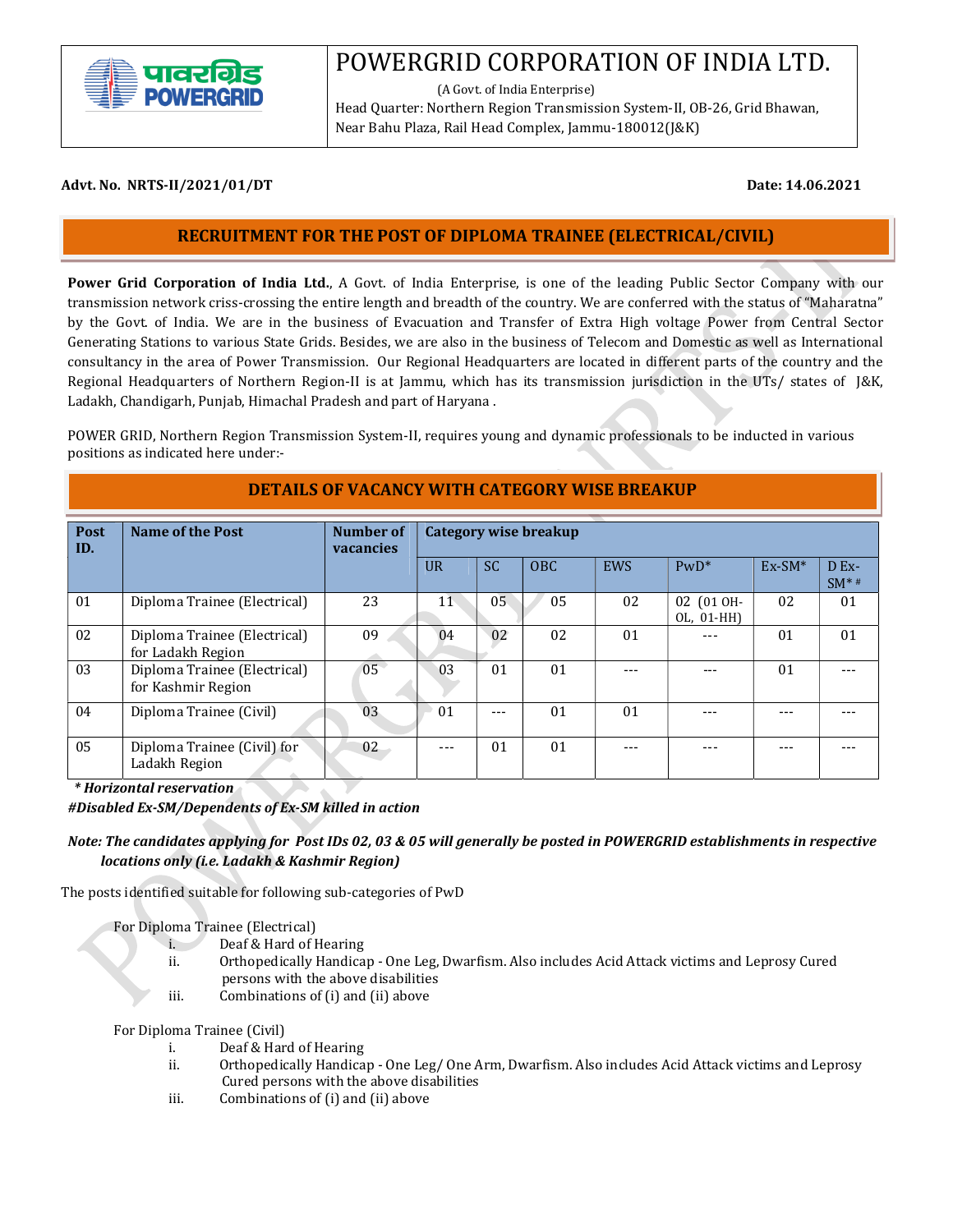# QUALIFICATION & AGE CRITERIA

| Post | Name of the                                           | Qualification                                                                                                                                                                                                                                                                                                             | <b>Discipline</b>                                                                                                    | <b>Maximum Age (As on</b>                                              |
|------|-------------------------------------------------------|---------------------------------------------------------------------------------------------------------------------------------------------------------------------------------------------------------------------------------------------------------------------------------------------------------------------------|----------------------------------------------------------------------------------------------------------------------|------------------------------------------------------------------------|
| ID.  | Post                                                  |                                                                                                                                                                                                                                                                                                                           |                                                                                                                      | 12.07.2021)                                                            |
| 01   | Diploma Trainee<br>(Electrical)                       | Diploma<br>Full<br>Time<br>Regular 3 Years<br>from<br>Technical Board/<br>Institute<br>recognized<br>with<br>minimum 70% marks for UR/ OBC(NCL)/EWS and<br>pass marks for SC and PwD and Ex-SM candidates<br>Higher technical qualification like B.Tech/B.E/<br>M.Tech/ M.E etc with or without Diploma is not<br>allowed | Electrical/<br>Electrical<br>$(Power)$ /<br>Electrical and<br>Electronics/<br>Power Systems<br>Engineering/<br>Power | 27 years for General/EWS,<br>30 years for OBC(NCL),<br>32 years for SC |
| 02   | Diploma Trainee<br>(Electrical) for<br>Ladakh Region  | Full Time Regular 3 Years Diploma from<br>recognized Technical Board/ Institute with<br>minimum 70% marks for UR/ OBC(NCL)/EWS and<br>pass marks for SC and Ex-SM candidates<br>Higher technical qualification like B.Tech/B.E/<br>M.Tech/M.E etc with or without Diploma is not<br>allowed                               | Engineering<br>(Electrical)                                                                                          | 27 years for General/EWS,<br>30 years for OBC(NCL),<br>32 years for SC |
| 03   | Diploma Trainee<br>(Electrical) for<br>Kashmir Region | Full Time Regular 3 Years Diploma from<br>recognized Technical Board/ Institute with<br>minimum 70% marks for UR and OBC(NCL) and<br>pass marks for SC and Ex-SM candidates<br>Higher technical qualification like B.Tech/B.E/<br>M.Tech/ M.E etc with or without Diploma is not<br>allowed                               |                                                                                                                      | 27 years for General,<br>30 years for OBC(NCL),<br>32 years for SC     |
| 04   | Diploma Trainee<br>(Civil)                            | Full Time Regular 3 Years Diploma from<br>recognized Technical Board/ Institute with<br>minimum 70% marks for UR/OBC(NCL)/EWS<br>candidates<br>Higher technical qualification like B.Tech/B.E/<br>M.Tech/ M.E etc with or without Diploma is not<br>allowed                                                               | Civil<br>Engineering                                                                                                 | 27 years for General/EWS,<br>30 years for OBC(NCL)                     |
| 05   | Diploma Trainee<br>(Civil) for<br>Ladakh Region       | Full Time Regular 3 Years Diploma from<br>recognized Technical Board/ Institute with<br>minimum 70% marks for OBC(NCL) and pass<br>marks for SC candidates<br>Higher technical qualification like B.Tech/B.E/<br>M.Tech/M.E etc with or without Diploma is not<br>allowed                                                 |                                                                                                                      | 30 years for OBC(NCL),<br>32 years for SC                              |

## COMPENSATION PACKAGE DURING TRAINING AND ON REGULARIZATION

| Stipend during training<br>period of One year (Rs.) | Designation & Level on successful completion<br>of training period                                         | <b>Basic Pay on regularization</b> |  |  |  |
|-----------------------------------------------------|------------------------------------------------------------------------------------------------------------|------------------------------------|--|--|--|
| ₹27500/- per month                                  | Junior Engineer- Gr. IV at S1 level in Supervisory $\vert \xi \vert$ 25000/- in the pay scale of Rs.25000- |                                    |  |  |  |
|                                                     | category                                                                                                   | 117500/-(IDA)                      |  |  |  |

 Besides the above, the compensation package also includes IDA, HRA and other allowances, benefits such as monthly conveyance reimbursement, medical facilities, various insurance covers, LTA, Performance Related Pay, Leave encashment, PF, Gratuity and various low interest short/long term advances to its employees as per rules in force from time to time.

#### SERVICE AGREEMENT BOND

Selected candidates will be required to execute a Service Agreement Bond of ₹ 2,50, 000/- (for General/OBC (NCL) / EWS candidates) and ₹ 1,25,000/- for SC/ST/PwD candidates for serving POWERGRID for a minimum period of 03 years after successful completion of training.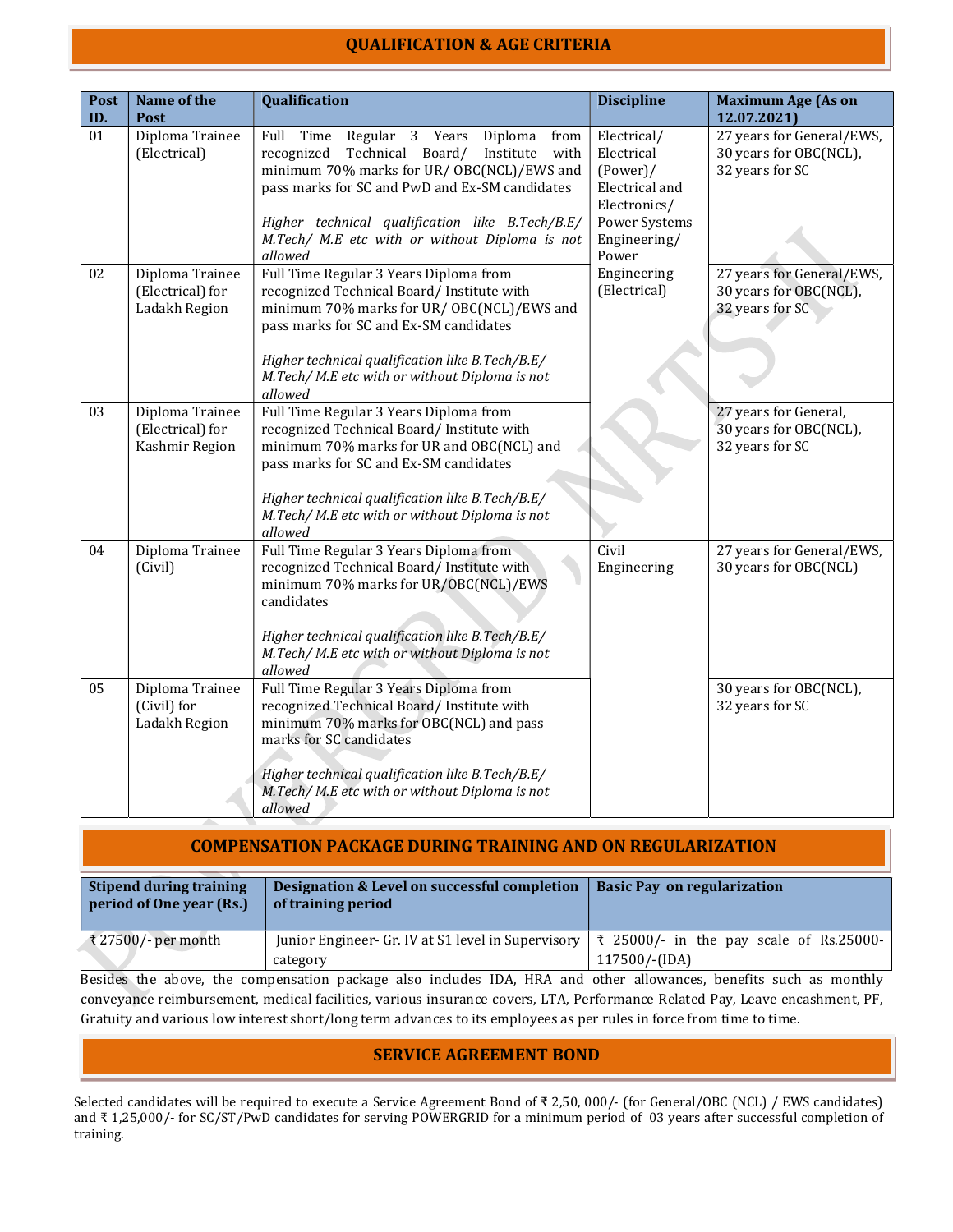The Selection Process for respective posts consists of Written Test/ Computer Based Test only.

- 1. Written Test/ Computer Based Test shall be of Objective Type of **two hours duration** consisting of two parts :
	- a) Part-I consists of Professional Knowledge Test with 120 questions having specific questions of respective discipline.
	- b) Part-II consists of Supervisory Aptitude Test with 50 questions on vocabulary, verbal comprehension, quantitative aptitude, reasoning ability, ability to determine data sufficiency, interpretation of graphs/charts/tables, numerical ability etc.
- 2. All questions carry equal marks. Wrong and multiple answers would result in **negative marks of 1/4.**
- 3. To qualify against unreserved vacancies, candidates have to score at least 40% marks in Written Test with at least 30% marks in Part I and II separately. For reserved vacancies, wherever applicable, the qualifying criteria in Written Test is 30% marks with at least 25% marks scored in Part I and II separately.
- 4. Only those candidates who secure the minimum qualifying percentage of 40% (for unreserved) /30% (for reserved) will get empanelled as per the criteria of empanelment.
- 5. The Offer of Appointment shall be issued to the suitable candidates in the order of merit and based on the requirement. Appointment of selected candidates will be subject to their being found medically fit in the Pre-Employment Medical Examination to be conducted as per POWERGRID Norms and Standards of Medical Fitness.

## TEST CENTRES

The Computer Based Test is expected to be conducted at **Chandigarh/Jammu/Srinagar/Leh.** 

The candidates can choose the test centre based on their address for communication or present address.

No change of test centre will be allowed subsequently.

However, depending upon the number of candidates applying for particular centre, climatic conditions, Covid lockdown etc. , the management reserves the right to change the test centre.

#### **HEALTH**

Appointment of selected candidates will be subject to their having sound health & being found medically fit in the Pre-Employment Medical Examination to be conducted as per the Norms and Standards of Medical Fitness (Please visit career section of our website for details of medical standards). No relaxation in health standard is allowed.

# RELAXATION & CONCESSION

- 1. Reservation for SC/OBC (NCL)/PwD/ Ex-Servicemen candidates shall be given as per Government of India Guidelines.
- 2. Reservation/Relaxations/Concessions to Ex-servicemen will be subject to submission of Discharge certificate in prescribed format issued by a Competent Authority. For Ex-servicemen with a minimum of six months continuous service, the age relaxation is to the extent of period spent in service plus 3 years over & above the category relaxation.
- 3. Reservation/Relaxations/Concessions to Dependants of Ex-servicemen will be subject to submission of dependants certificate in prescribed format issued by Competent Authority
- 4. Reservation/ Relaxation for OBC (NCL) will be subject to submission of attested copy of OBC (NCL) certificate along with NCL declaration in the format prescribed by the Govt. of India for "Appointment in Central Govt. Posts" issued by the competent authority.
- 5. Reservation/ Relaxation for SC candidates will be subject to submission of attested copy of SC certificate in the format prescribed by the Govt. of India for "Appointment in Central Govt. Posts" issued by the competent authority.
- 6. In the post, where vacancy is reserved for PwD, relaxation in age (to the extent of 10 years over and above the age limit prescribed in respective category), qualifications & written test shall be admissible for PWD candidates subject to the condition that their percentage of disability is not less than 40% and their claim to relaxations is duly supported by a Certificate of disability issued by a duly constituted Medical board in the prescribed format
- 7. The posts in which vacancies are not reserved for SC/ST/PwD/EWS (whichever applicable), the candidates of reserved categories can apply against them, provided they meet the laid down eligibility criteria for UR.
- 8. Relaxations/Concessions for J&K domicile/victims of riots shall be admissible as per Govt. guidelines.

## GENERAL CONDITIONS

- 1 Only Indian Nationals who have attained the age of 18 years and above are eligible to apply.
- 2 Before applying, the candidate should ensure that he / she fulfills the eligibility criteria and other norms mentioned in this advertisement.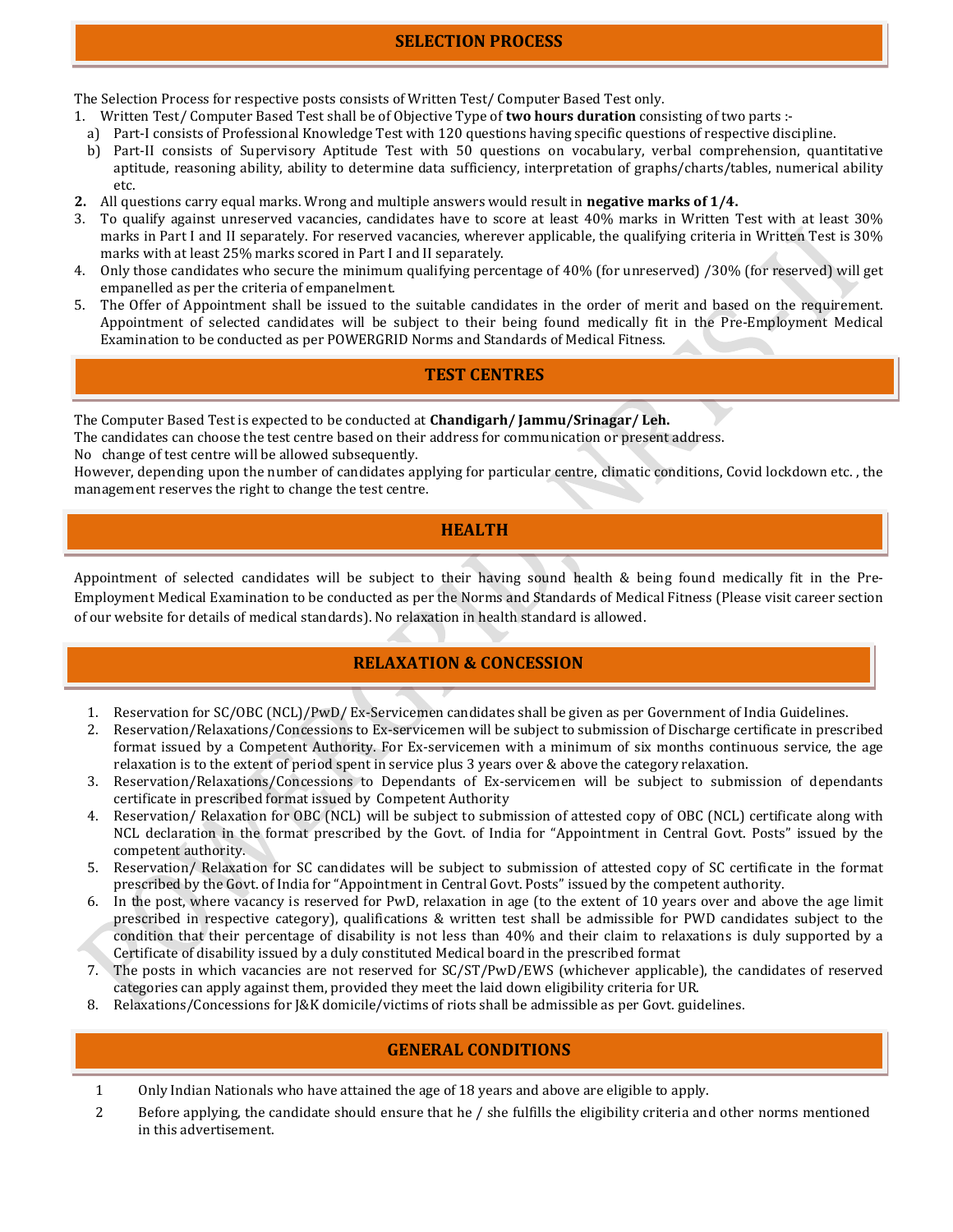- 3 All eligibility qualification should be recognized in India and from a recognized Institution/ Board/ Council/ University.
- 4 Mere submission of application does not guarantee the adequacy of candidature for being considered for further selection process.
- 5 The Management reserves the right to raise the minimum eligibility standards/criteria/Change the test venue, if so required. Management reserves the right to cancel / restrict /enlarge / modify / alter the recruitment/ selection process, if need so arises, without issuing any further notice or assigning any reason thereafter.
- 6 The vacancies notified may vary and operation of panel will depend on requirement.
- 7 Candidature is liable to be rejected at any stage of recruitment process without notice or if joined services are liable to be terminated,

 if any information provided by the candidate is not in conformity with the criteria mentioned in the detailed advertisement

#### or

POWERGRID comes across any evidence/knowledge that the qualification and any other particulars indicated in the application/other forms are not recognized/false/misleading and/or amounts to suppression of information/particulars which should have been brought to the notice of POWERGRID

#### or

that the candidate has been shortlisted for next stage in the process/has secured employment in POWERGRID through or adopting any unfair means

- 8 Computation of age shall be done on the last date for submission of online application i.e. 12.07.2021.
- 9 Candidates must possess the requisite qualification prescribed for the posts on the last date of application. Date of issuance of final mark sheet shall be taken as the date of acquiring qualification.
- 10 Applications are required to be submitted **ONLINE** ONLY. Applications not in conformity with the requirements mentioned above/not in filled in online proforma /incomplete/without signature/without photograph will be rejected and no correspondence shall be entertained in this regard
- 11 Application fee shall not be refunded in any case.
- 12 In case a candidate submits more than one application for the same post, the application with the latest registration no. shall only be considered.
- 13 Candidates are required to fill their bank details viz. Bank A/C No, Bank Name, Bank Branch, IFSC code in online application form in order to process TA claim payments online wherever applicable.
- 14 Applicants should ensure that the same Color passport size photograph is used throughout this recruitment process.
- 15 Complaints attributable to the incompatibility of the Client Systems, ignorance of users, non-availability of internet connectivity or any other aspects beyond the direct control of POWERGRID will not be entertained in the Complaint Management System of POWERGRID. No correspondence made in Complaint Management System of POWERGRID, in this recruitment will be entertained by POWERGRID.
- 16 Management reserves the right to raise or lower the qualifying standards at any stage of the selection process depending on availability of sufficient number of candidates.
- 17 Mobile phones / iPad / iPod / Tablets or any other such electronic device is strictly prohibited inside the examination hall. Candidates are advised not to carry the same to the examination hall. Possession of any electronic device inside the examination hall may lead to disqualification of candidature.
- 18 Recruitment of Diploma Trainees is conducted on Regional basis against requirement of concerned region. Hence, candidates joining in such positions in region are not entitled for inter-region transfer request.
- 19 Higher technical qualification like B.Tech/B.E/ M.Tech/ M.E etc with or without Diploma is not allowed
- 20 All information regarding this recruitment process would be made available in the career section of POWERGRID website only. Applicants are advised to check the website periodically for important updates.
- 21 Legal jurisdiction will be **Jammu** in case of any legal case /dispute.

## HOW TO APPLY

- 1. Interested and eligible candidates may apply online by logging on to https://www.powergrid.in-> Career section-> Job opportunities -> Openings-> Regional Openings-> Northern Region-II, Jammu Recruitment
- 2. While applying on the website, the candidate should possess a Valid E-mail ID, Alternate E-mail ID and Mobile number
- 3. Candidates are advised to upload the following documents while submitting online application:
	- i. Scanned copy of recent passport size color photograph max. (50kb) in .JPG format
	- ii. Scanned signature of candidate max (30kb) in .JPG format
	- iii. Date of Birth Proof, i.e. Matric/ Birth Certificate (in pdf format)